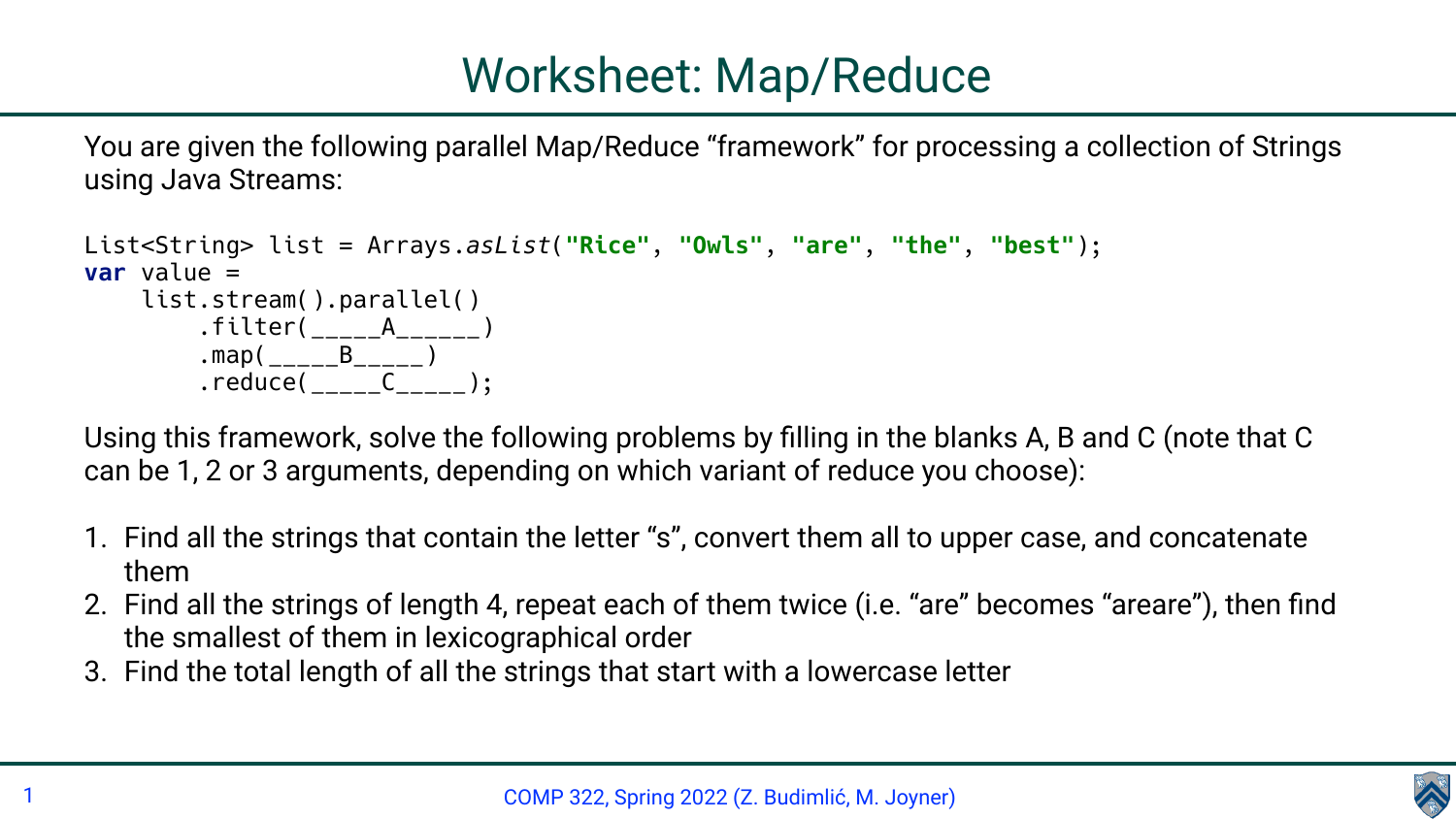1. Find all the strings that contain the letter "s", convert them all to upper case, and concatenate

them

```
List<String> list = Arrays.asList("Rice", "Owls", "are", "the", "best");
var value =
     list.stream().parallel()
         .filter(e -> e.contains("s"))
        map(e \rightarrow e.tolpperCase() ) .reduce("", String::concat, String::concat);
```
COMP 322, Spring 2022 (Z. Budimlić, M. Joyner)



## Worksheet: Map/Reduce

"OWLSBEST"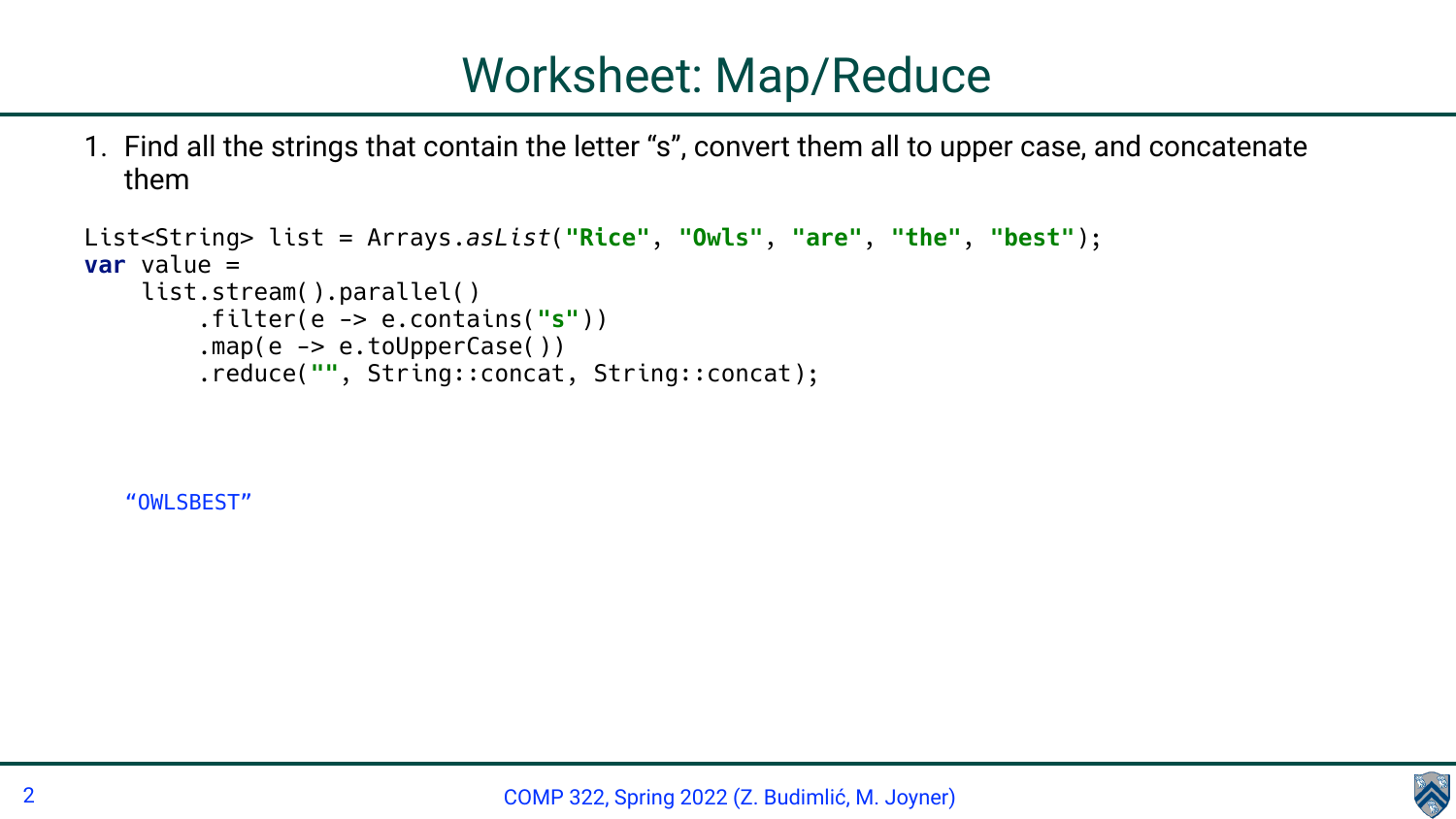2. Find all the strings of length 4, repeat each of them twice (i.e. "are" becomes "areare"), then find the smallest of them in lexicographical order

```
List<String> list = Arrays.asList("Rice", "Owls", "are", "the", "best");
var value =
     list.stream().parallel()
         .filter(e \rightarrow e.length() == 4)
         .map(e \rightarrow e.repeat(2))
         .reduce((a,b) \rightarrow a.compareToIgnoreCase(b) < 0 ? a : b);
```
COMP 322, Spring 2022 (Z. Budimlić, M. Joyner)



# Worksheet: Map/Reduce

Optional["OwlsOwls"]